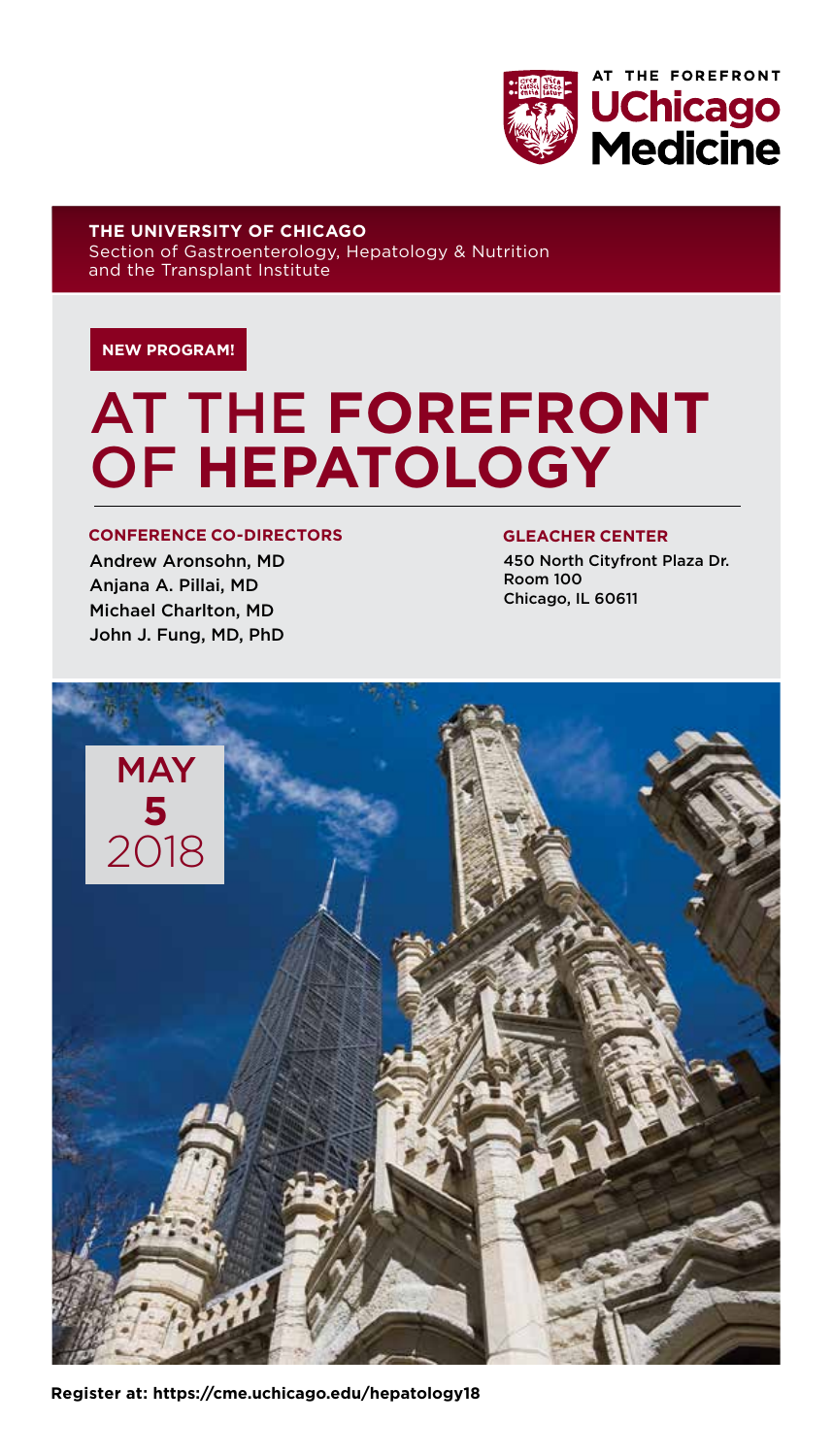**This educational program will increase knowledge and understanding of new technology and treatment strategies in liver disease. It will increase learner knowledge with a direct positive impact on patient outcomes.** 

#### LEARNING OBJECTIVES AND TARGET AUDIENCE

At the conclusion of this education activity, participants will be able to:

- *Discuss how to implement up-to-date evidence medicine in the diagnosis and treatment of liver diseases;*
- *Describe the role of emerging technologies for medical and surgical management of liver diseases;*
- *Analyze treatment strategies for hepatocellular carcinoma;*
- *Summarize the diagnosis and treatment options for non-alcoholic steatohepatitis;*
- *Assess new and emerging therapies for liver diseases;*
- *Identify how to apply new knowledge to challenging cases in hepatology.*

This activity has been designed for physicians and other healthcare professionals in the diagnosis and management of liver diseases.

#### ACCREDITATION STATEMENT

The University of Chicago Pritzker School of Medicine is accredited by the Accreditation Council for Continuing Medical Education to provide continuing medical education for physicians.

#### CREDIT DESIGNATION STATEMENT

The University of Chicago Pritzker School of Medicine designates this live activity for a maximum of 5.75 *AMA PRA Category 1 Credits*™. Physicians should claim only the credit commensurate with the extent of their participation in the activity.

Nurses and other healthcare professionals will receive a Certificate of Participation. For information on the applicability and acceptance of Certificates of Participation for educational activities certified for *AMA PRA Category 1 Credit*™ from organizations accredited by the ACCME, please consult your professional licensing board. claim only the credit commensurate with the extent of their participation in the activity.

#### ACCOMMODATIONS

**Accommodations will be available at the Omni Chicago Hotel, located at 676 North Michigan Avenue.** The only all-suite luxury accommodations on Michigan Avenue are now even better! Embracing the iconic architecture within Chicago, the redesign highlights historical elements of Louis Sullivan's intricate sketches, the Chicago School's building materials and the whimsy of modern sculptures synonymous with the city.

We are pleased to offer a special discounted rate for conference attendees. Our special rates start at \$228.



Reservations for The University of Chicago At the Forefront of Hepatology 2018 conference must be received by the hotel no later than April 12, 2018 to guarantee the reduced rate.

**• To book online:** *Go to https://www.omnihotels.com/hotels/ chicago/meetings/university-of-chicago*

**• By telephone:** *Call 312.944.6664 and ask for meetings.*

#### CONFERENCE PARKING

Discount parking is available for purchase for \$12 in the following lots only: 201 E. Illinois St. Lot (Uncovered) and NBC Tower Garage, 280 E. North Water St. (Covered).

#### TO HELP PLAN YOUR STAY IN CHICAGO VISIT: WWW.CHOOSECHICAGO.COM

Chicago is truly a city with something for everyone!

#### DISCLOSURE DECLARATIONS

As a provider accredited by the ACCME, The University of Chicago Pritzker School of Medicine, asks everyone who is in a position to control the content of an education activity to disclose all relevant financial relationships with any commercial interest. This includes any entity producing, marketing, re-selling, or distributing health care goods or services consumed by, or used on, patients. The ACCME defines "relevant financial relationships" as financial relationships in any amount, occurring within the past 12 months, including financial relationships of a spouse or life partner that could create a conflict of interest. Mechanisms are in place to identify and resolve any potential conflict of interest prior to the start of the activity.

Additionally, The University of Chicago Pritzker School of Medicine, requires Authors to identify investigational products or off-label uses of products regulated by the US Food and Drug Administration, at first mention and where appropriate in the content.

\* All rates are subject to state and city taxes. All reservations must be secured via a valid major credit card. Check-in time is 3 pm and check-out time is 12 pm. The University of Chicago reserves the right to cancel or postpone this conference due to unforeseen circumstances. In the unlikely event this activity must be cancelled or postponed, the registration fee will be refunded; however, The University of Chicago is not responsible for any related costs, charges, or expenses to participants, including fees assessed by airline/travel/lodging agencies.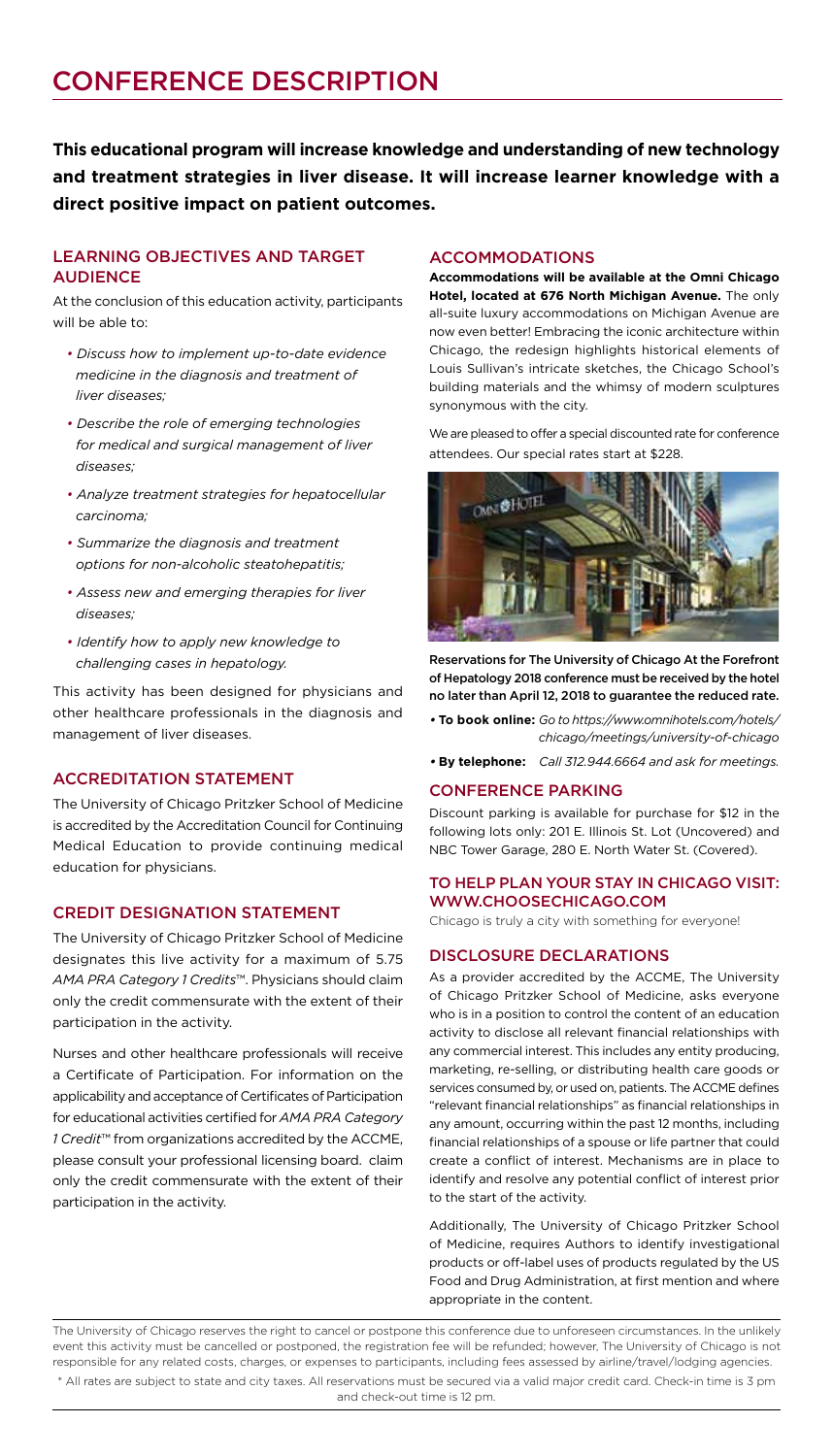### CONFERENCE FACULTY

#### Course Directors

#### **Andrew Aronsohn, MD**

Associate Professor of Medicine Director, GI Telehealth Chair, Digestive Diseases Alumni Committee

#### **Michael Charlton, MD, FRCP**

Professor of Medicine Co-Director, Transplantation Institute Director, Center for Liver Diseases

#### **John J. Fung, MD, PhD**

**Gautham Reddy, MD**

& Nutrition

**Helen S. Te, MD** Professor of Medicine Medical Director, Adult Liver

Associate Professor of Medicine Program Director, Fellowship in Gastroenterology, Hepatology

Professor of Surgery Chief, Section of Transplantation Co-Director, Transplantation Institute

#### **Anjana A. Pillai, MD**

Associate Professor of Medicine Medical Director, Liver Tumor Clinic

#### University of Chicago Speakers

#### **Talia B. Baker, MD, FACS**

Associate Professor of Surgery Program and Surgical Director, Liver Transplant Director, Living Donor Liver Transplant Program Liver Transplantation and Hepatobiliary Surgery

#### **Christopher Chapman, MD**

Assistant Professor of Medicine Director, Bariatric and Metabolic Endoscopy

#### Invited Speakers

#### **Naga P. Chalasani, MD**

Professor of Medicine Associate Dean for Clinical Research Adjunct Professor of Cellular & Integrative Physiology Chief, Gastroenterology/ Hepatology Division Indiana University School of Medicine

#### **Claus J. Fimmel, MD**

Clinical Professor Northshore Medical Group

#### **Karim J. Halazun MD, FACS**

Assistant Professor of Surgery Liver Transplant and Hepatobiliary Surgeon Associate Program Director, Transplant and Hepatobiliary Surgery Fellowship Division of Liver Transplant & HPB Surgery Department of Surgery Weill Cornell Medicine

#### **Brian Funaki, MD**

Professor of Radiology Section Chief, Vascular & Interventional Radiology

**Anne Grochocinski, RD, LDN** Center for Liver Diseases

Assistant Professor of Medicine Director, Metabolic and Fatty

#### **Ram Subramanian, MD**

Associate Professor of Medicine Medical Director, Liver **Transplant** Emory University

#### **Rockford G. Yapp, MD, MPH**

Gastroenterologist/ Hepatologist Digestive Health Services GI Partners of Illinois American Liver Foundation, BOD iHEP Co-Chair

**David Kim, MD** Gastroenterologist Illinois Gastroenterology Group

**John P. Rice, MD** Assistant Professor of Medicine Medical Director, Liver and Pancreas Center Section Chief of Hepatology University of Wisconsin

**Dhiren A. Shah, MD** Clinical Assistant Professor of Medicine Northshore Medical Group

#### **Amit Singal, MD, MS**

Associate Professor of Medicine Medical Director of Liver Tumor Program Clinical Chief of Hepatology University of Texas Southwestern Medical Center

# **Sonali Paul, MD, MS**

Center for Liver Diseases

## Liver Clinic

Transplantation **Mary Tiberg, PhD, RN**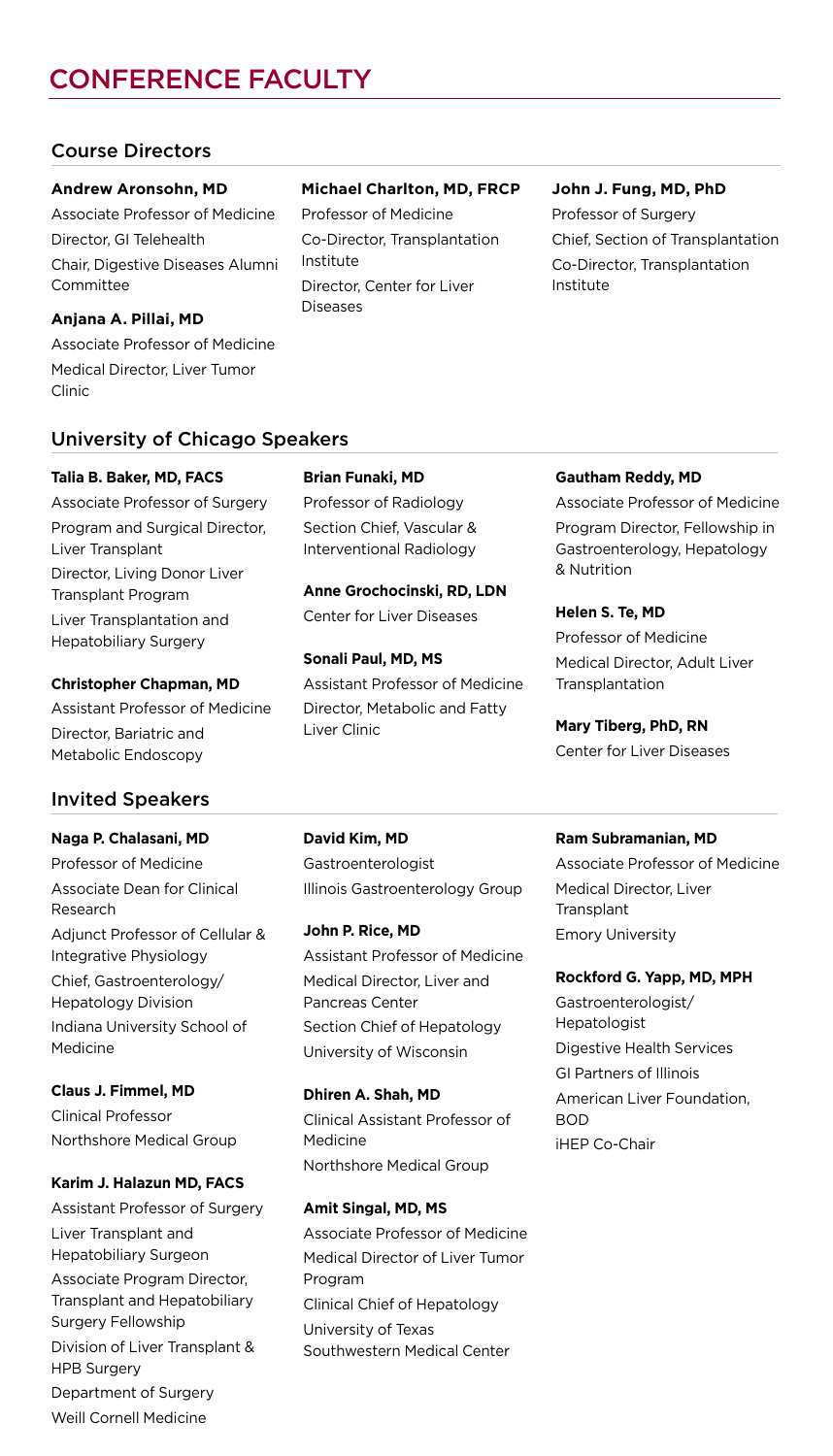### **CONFERENCE AGENDA**

#### 7:30am **Breakfast** 8:00 **Welcome Eliminating Hepatitis C in our Communities and Beyond Moderator:** Anjana Pillai 8:15 **Elimination Strategies — What Are They and How Are We Doing?** Andrew Aronsohn 8:35 **HCV Treatment in Special Populations** Helen Te 8:55 **Case Discussion Co-management of HCV with Advanced Liver Disease: Bridging Academics and the Community Panel:** Aronsohn, Te, Yapp 9:05 **Break Challenges in Liver Failure: Ask the Experts Moderator:** John Fung 9:15 **Acute Alcoholic Hepatitis — When Is Transplant An Option?** John Rice 9:35 **Extended Criteria Donors For OLT — How Do We Maximize The Donor Pool?** Talia Baker 9:55 **HCC Outside Milan — Where Do We Draw The Line?** Karim Halazun 10:15 **Extracorporeal Liver Support As Bridge To Transplant – Is There Data?** Ram Subramanian 10:35 **Case Discussion Advances in Managing Liver Failure — Take Home Points Panel:** Baker, Halazun, Rice, Subramanian, Shah 10:45 **Break Update in Diagnosis and Treatment of Hepatocellular Carcinoma Moderator:** John Fung 10:55 **Epidemiology and Surveillance** Amit Singal 11:15 **Biomarkers and Drugs In Development** Anjana Pillai 11:35 **Updates In Liver Directed Therapy** Brian Funaki 11:55 **Case Discussion Multidisciplinary Approach to HCC Management Panel:** Pillai, Singal, Funaki 12:10pm **Lunch and Visit Exhibits (Lunch on 6th floor Room 621) Emerging Diagnostics and Treatment of Nonalcoholic Fatty Liver Disease Moderator:** Andrew Aronsohn 1:15 **Endoscopic Interventions in NAFLD** Christopher Chapman 1:35 **Epidemiology and Prevalence** Sonali Paul 1:55 **Drug Development and Current Trends** Naga Chalasani 2:15 **Case Discussion Multidisciplinary Approach To Treating NAFLD Panel:** Chalasani, Paul, Grochocinski, Tiberg 2:25 **Break Hot Topics in Liver Moderator:** Anjana Pillai 2:35 **Novel Noninvasive Diagnostics in Liver Disease** Helen Te **Case Based Discussions**  2:55 **Hepatitis C** Rocky Yapp and Andrew Aronsohn 3:05 **Portal Hypertension/GI Bleed** David Kim and Gautham Reddy 3:15 **HCC/HCV When to Treat** Claus Fimmel and Anjana Pillai 3:25 **Closing Remarks** 3:30 **Happy Hour**

#### SATURDAY, MAY 5, 2018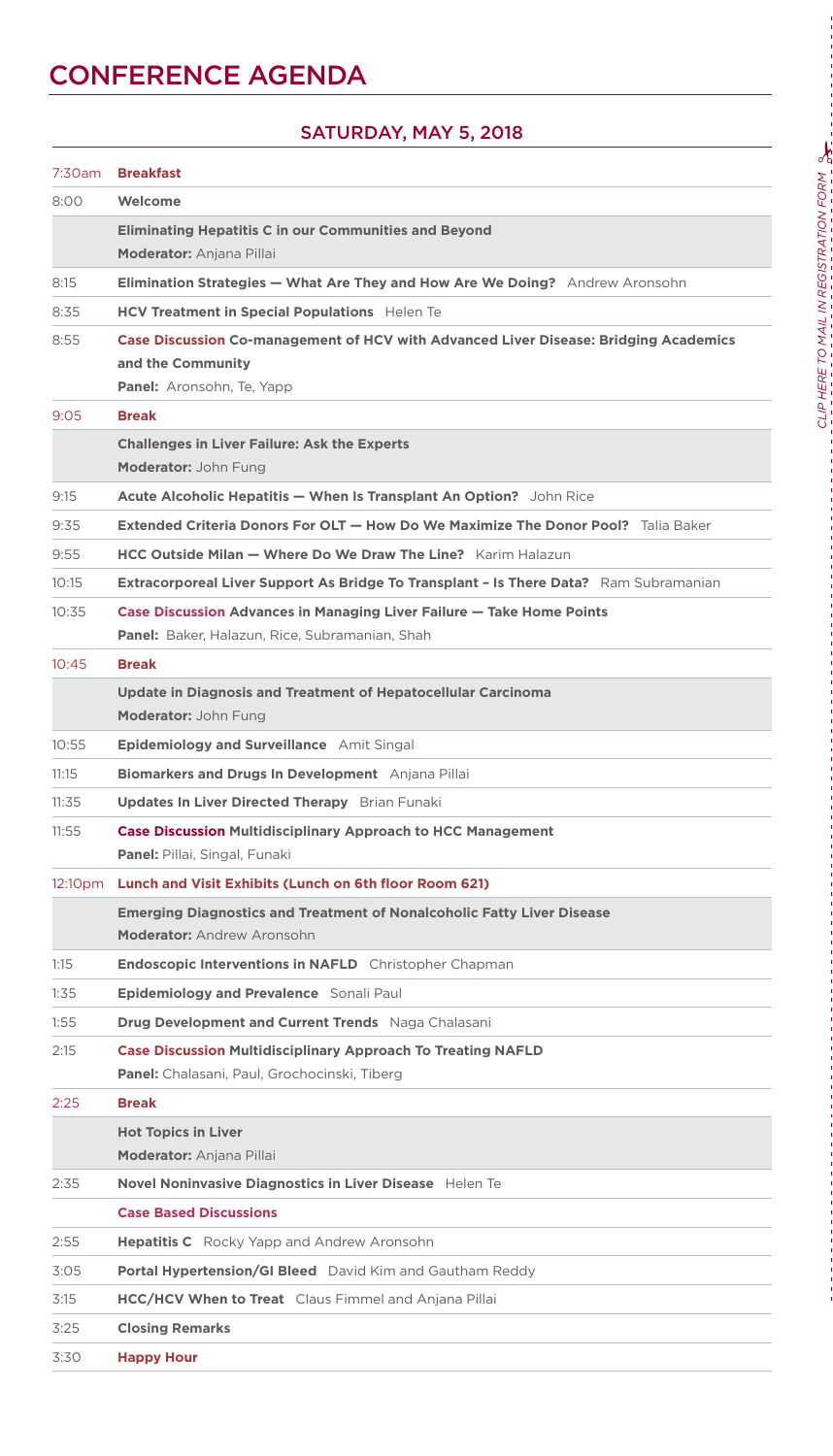#### REGISTRATION INFORMATION

#### How To Register



**ONLINE** https://cme.uchicago.edu/hepatology18 **(credit card payment only)**

To pay by check, you must mail this registration form with payment to:

**MAIL** The University of Chicago Center for Continuing Medical Education c/o At the Forefront of Hepatology 2018 5841 S. Maryland Ave., MC 1137 Chicago, IL 60637

#### Payment

|                                                                    | .    |
|--------------------------------------------------------------------|------|
| Physicians                                                         | \$50 |
| Nurses/Other Healthcare<br>Professionals                           | \$25 |
| Trainees (Residents/Fellows)                                       | FRFF |
| Conference Parking                                                 | \$12 |
| 7 201 E. Illinois St Lot (Uncovered)<br>NBC Tower Garage (Covered) |      |
| <b>Pavment Total:</b>                                              |      |

**Fee**

#### Contact Information

| Preferred Mailing Address <b>Contract Contract Contract Contract Contract Contract Contract Contract Contract Contract Contract Contract Contract Contract Contract Contract Contract Contract Contract Contract Contract Contra</b>       |  |  |
|--------------------------------------------------------------------------------------------------------------------------------------------------------------------------------------------------------------------------------------------|--|--|
|                                                                                                                                                                                                                                            |  |  |
|                                                                                                                                                                                                                                            |  |  |
|                                                                                                                                                                                                                                            |  |  |
|                                                                                                                                                                                                                                            |  |  |
| $\sum$ Please indicate any special needs                                                                                                                                                                                                   |  |  |
|                                                                                                                                                                                                                                            |  |  |
| Check enclosed (US funds only), payable to The University of Chicago (TID 36-2177139)<br>$\Box$ You must check this box if you do not want your mailing address shared with conference participants and/<br>or exhibitors (if applicable). |  |  |
| Please tell us how you found out about this activity, check all that apply:                                                                                                                                                                |  |  |
| □ Colleague □ Save the Date □ Brochure □ Internet □ Email<br>Journal Ad Previous Attendance                                                                                                                                                |  |  |

#### Cancellation Policy

If you cancel your participation in this conference, your registration fee less a \$25 administrative fee will be refunded when written notification is received by April 5, 2018. No refunds will be made after April 5, 2018.

#### Accessibility

The University of Chicago is committed to providing equal access appropriate to need and circumstance and complies fully with the legal requirements of the Americans with Disabilities Act. If you are in need of special accommodation, please contact our office at 773-702-1056 or via email at cme@bsd.uchicago.edu.

For additional information about this activity, please contact the Center for Continuing Medical Education at 773-702-1056.